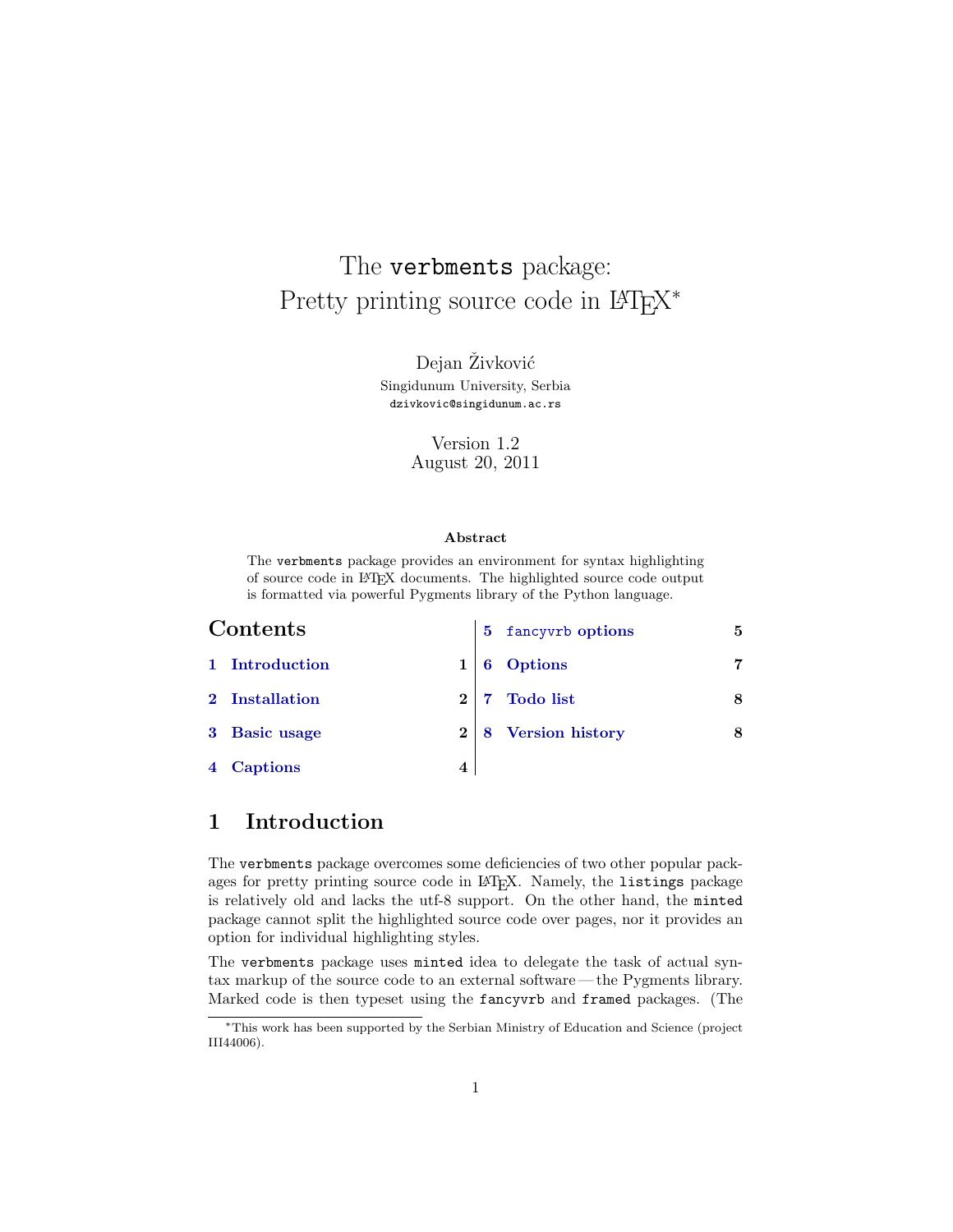package name *verbments* tries to convey this as being a compound word resembling two words *verbatim* and *pygments*.)

Pygments is written in Python and provides far superior syntax highlighting compared to conventional packages. For example, listings basically only highlights strings, comments, and keywords. Pygments, on the other hand, can be completely customized to markup any token of the source language. Furthermore, the number of supported languages is clearly in favor of Pygments with over 150 different programming and other languages supported. More information on Python and Pygments can be found at <http://python.org> and <http://pygments.org>.

#### <span id="page-1-0"></span>**2 Installation**

Installation of the verbments package itself is simple — the verbments.sty file only needs to be on the path where L<sup>AT</sup>EX can find it. However, verbments package additionally requires that the Python language and its Pygments library are installed on the computer.

Python and Pygments are free software and can be downloaded from their web sites. Bear in mind that Windows support is sketchy at the moment, but instructions to properly configure the software may be found elsewhere on the Internet. (For example, good starting point is the documentation of the minted package.)

#### <span id="page-1-1"></span>**3 Basic usage**

- -shell-escape First of all, don't forget to call the LATEX complier (latex, pdflatex, or xelatex) by passing it the -shell-escape option.
	- pyglist Using verbments in a LATEX document is straightforward— you simply enclose a source code in the pyglist environment:

```
begin{pyglist}[⟨options ⟩]
  ⟨source code ⟩
end{pyglist}
```
The pyglist environment accepts a number of options in the key=value notation. For example, to highlight a Java source code, you may use the following pyglist environment:

```
\begin{pyglist}[language=java]
// Hello Java program
import java.util.*;
public class Hello {
   public static void main(String[] args) {
```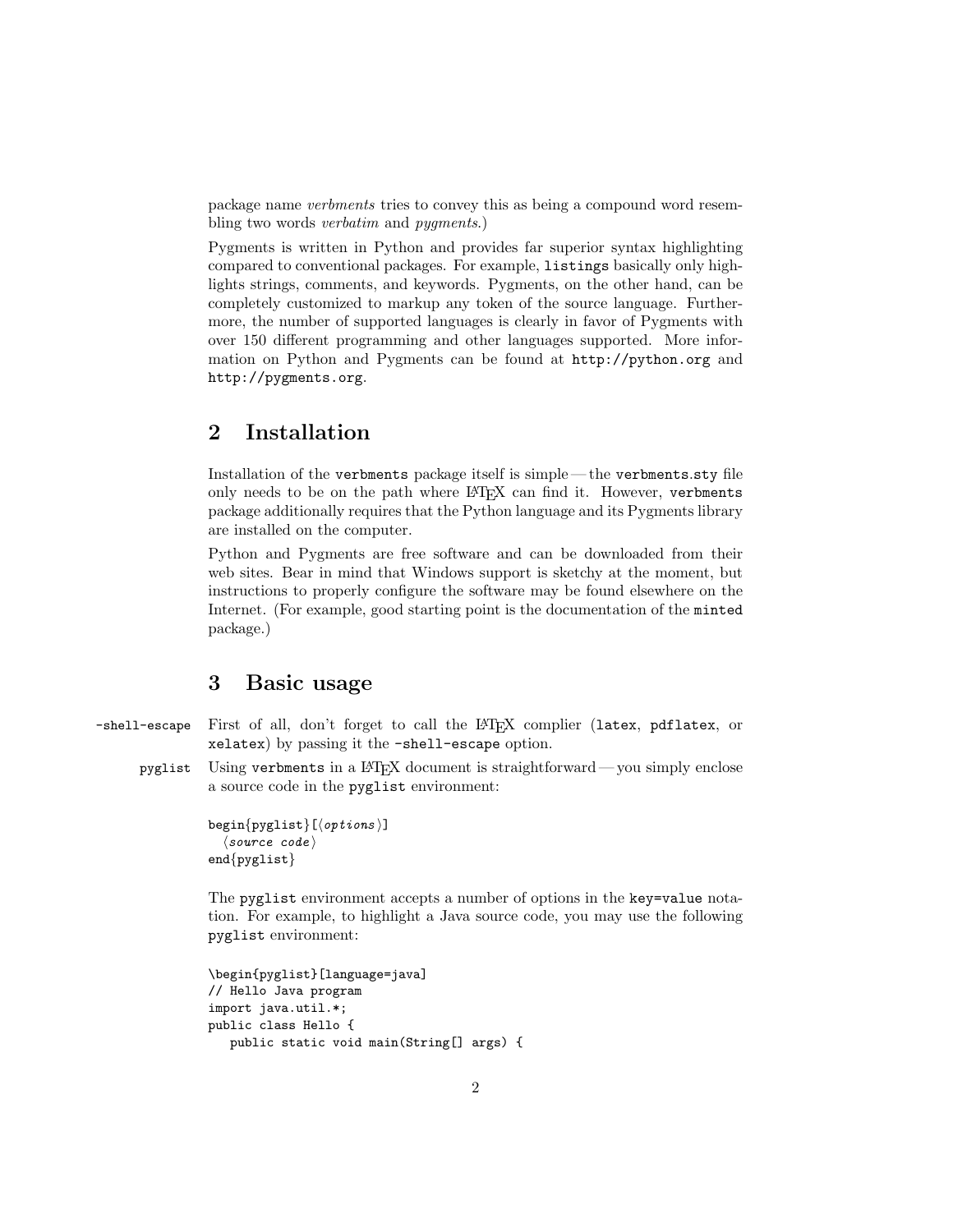```
Scanner kb = new Scanner(System.in);
      System.out.print("What is your name? ");
      String name = kb.nextLine();
      System.out.println("Hello " + name + "!");
   }
}
\end{pyglist}
```
This environment uses the default Pygments style and the Java example code is typeset as follows:

```
// Hello Java program
import java.util.*;
public class Hello {
  public static void main(String[] args) {
     Scanner kb = new Scanner(System.in);System.out.print("What is your name? ");
      String name = kb.nextLine();
      System.out.println("Hello " + name + "!");
  }
}
```
If the texcl=true, style=vs and bgcolor=Moccasin options are added to the option list of the previous pyglist environment for a similar Java code, i.e.,

```
\begin{pyglist}[language=java,texcl=true,style=vs,bgcolor=Moccasin]
// \fbox{Hello} Java program
      .
```

```
.
\end{pyglist}
```
.

then the source code is typeset with the Visual Studio style and Moccasin background color:

```
// Hello Java program
import java.util.*;
public class Hello {
   public static void main(String[] args) {
      Scanner kb = new Scanner(System.in);
      System.out.print("What is your name? ");
      String name = kb.nextLine();
      System.out.println("Hello " + name + "!");
   }
}
```
\plset Since the option list of the pyglist environment may become lengthy, options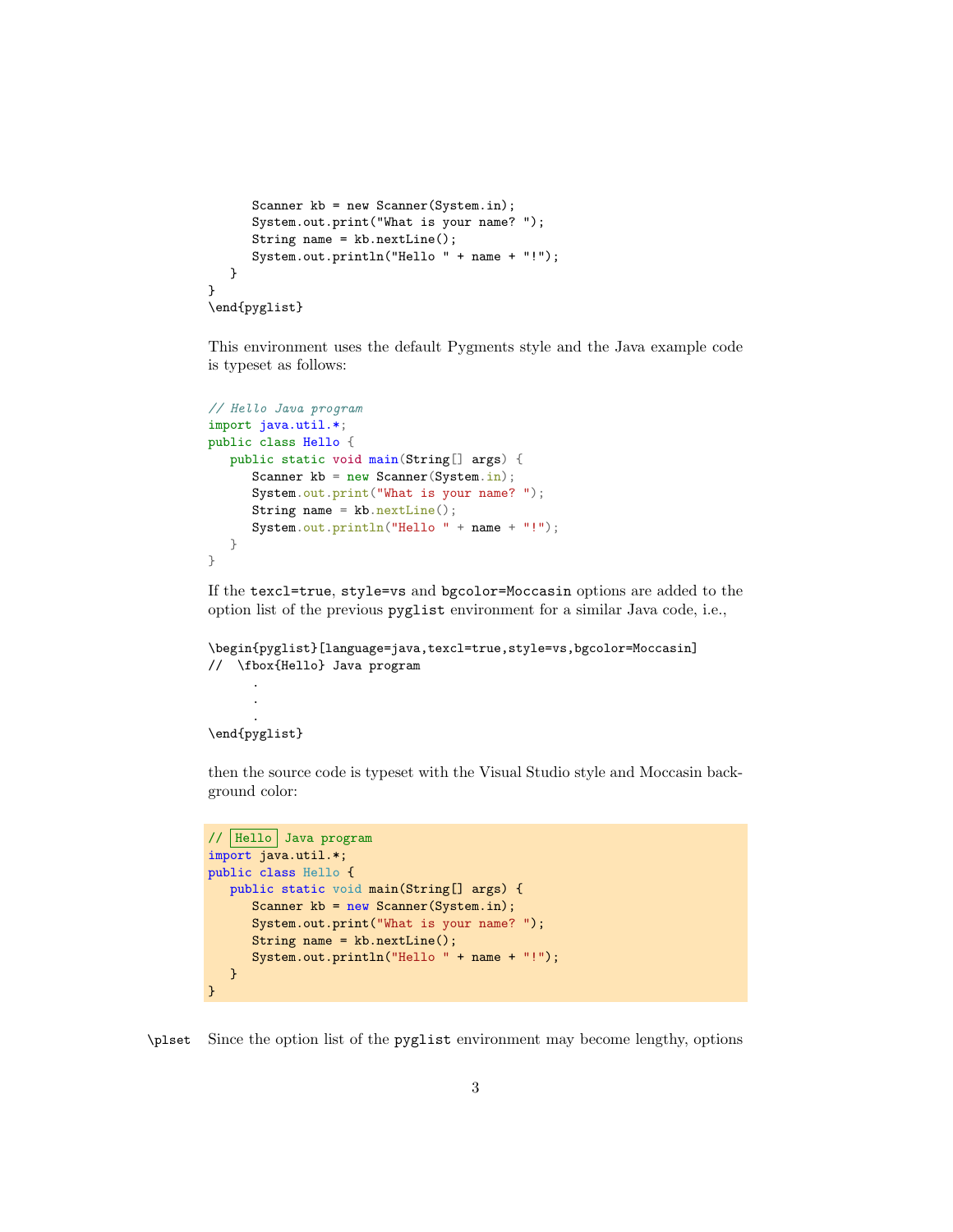can be globally specified using the \plset command. For example:

```
\plset{language=java,texcl=true,style=vs,bgcolor=Moccasin}
```
With the options globally set in this way, now to get the previous highlighted example code it is enough to specify:

```
\begin{pyglist}
// \fbox{Hello} Java program
      .
      .
      .
\end{pyglist}
```
## <span id="page-3-0"></span>**4 Captions**

Source code listings can containg captions. For example,

```
\begin{pyglist}[language=java,caption={First Java program}]
// Hello Java program
```
. \end{pyglist}

. .

produces the following result:

Listing 1: First Java program

```
// Hello Java program
       .
       .
       .
```
Caption label used as a prefix to the caption text of a listing is Listing by default. This can be changed using the listingname option. For example,

```
\begin{pyglist}[language=java,caption={First Java program},%
                listingname=\textbf{Program}]
// Hello Java program
      .
      .
      .
\end{pyglist}
```
produces the following result: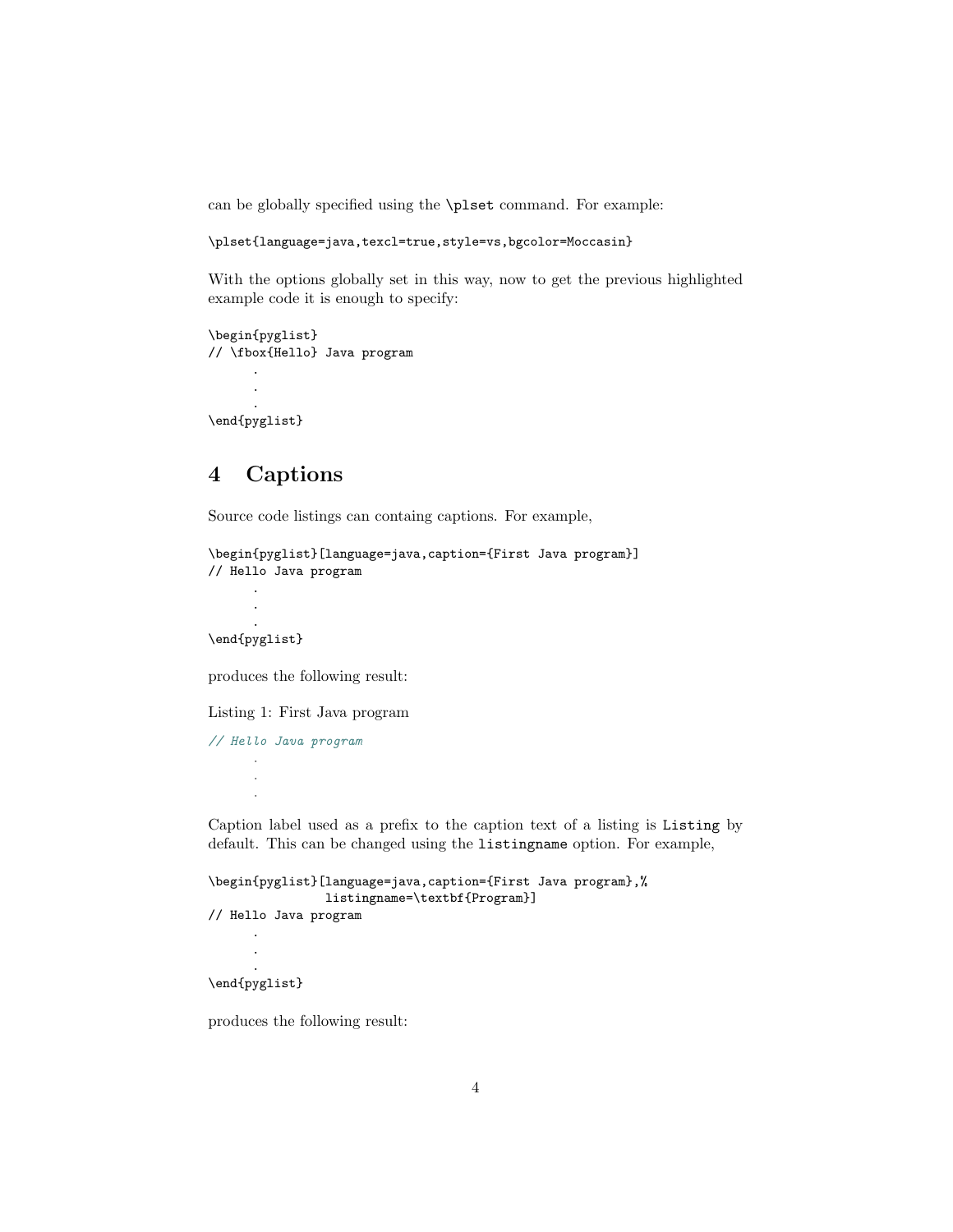**Program** 2: First Java program

*// Hello Java program* . . .

It is also possible to specify the background color of the caption text and label of a listing, as well as their individual font (and possibly other) characteristics. For example,

```
\begin{pyglist}[language=java,caption={First Java program},%
       listingnamefont=\sffamily\bfseries\color{yellow},%
       captionfont=\sffamily\color{white},captionbgcolor=gray]
// Hello Java program
      .
      .
      .
\end{pyglist}
produces the following result:
```
**Listing 3:** First Java program *// Hello Java program* . .

.

- \listofpyglistings If source code listings in a document are decorated with captions, their list can be produced with the \listofpyglistings command. This is akin to the list of figures, list of tables and other table-of-contents counterparts.
- \listofpyglistingsname Heading of the list of listings is Listings by default. This can be changed using the \listofpyglistingsname command. For example:

\listofpyglistingsname{List of Programs}

#### <span id="page-4-0"></span>**5** fancyvrb **options**

The pyglist environment is actualy typeset using the Verbatim environment of the fancyvrb package. That's why all fancyvrb options are also in effect in the pyglist environment. For a more detailed fancyvrb options description, please refer to the documentation of the fancyvrb package. For example,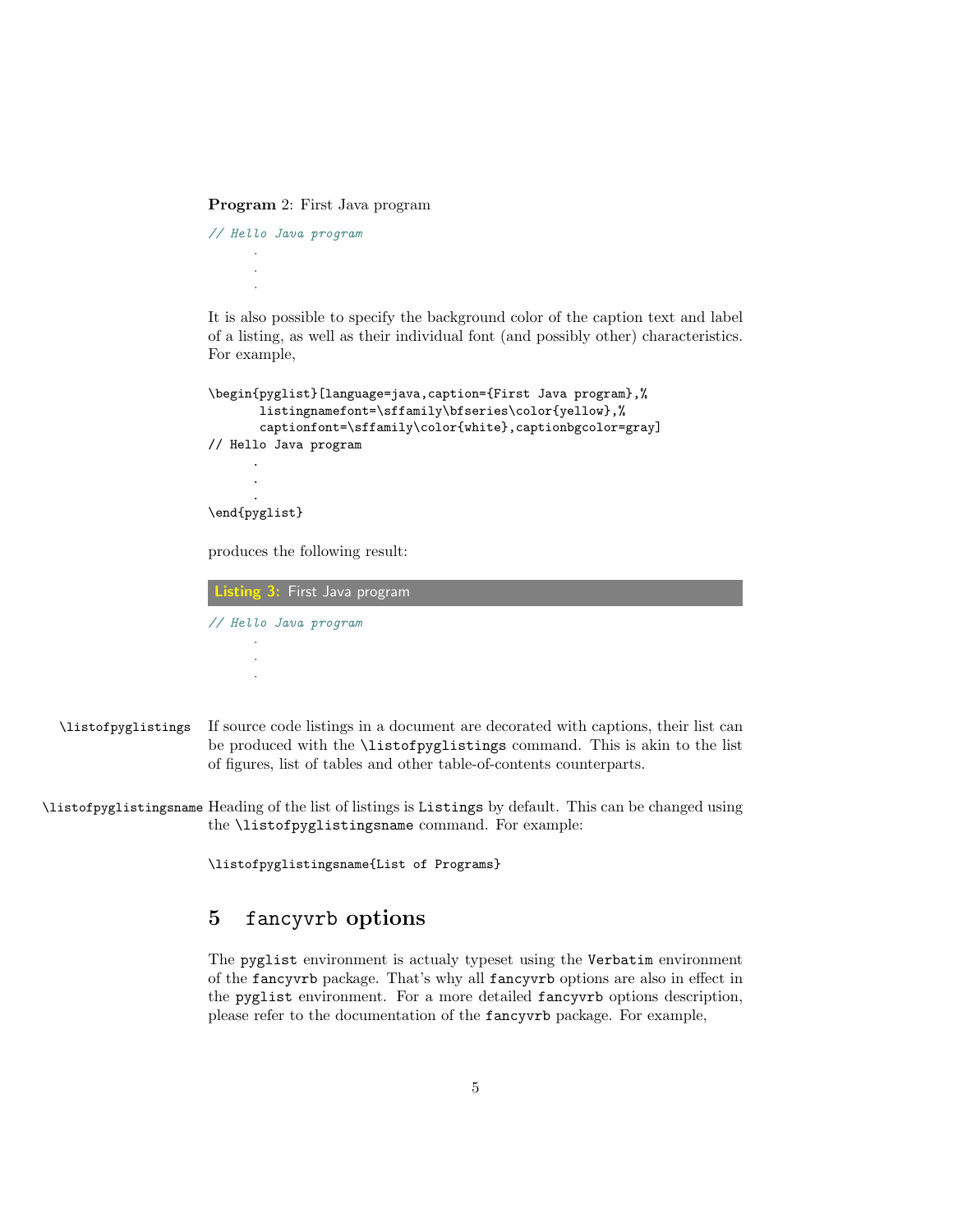```
\fvset{frame=single}
\begin{pyglist}[language=c,style=tango,numbers=left,numbersep=5pt]
/* Hello World program */
#include<stdio.h>
main()
{
   printf("Hello World");
}
\end{pyglist}
\fvset{frame=none}
```
produces the following result:

```
1 /* Hello World program */
2
3 #include<stdio.h>
4
5 \mid \text{main}()6 \mid \mathcal{E}7 printf("Hello World");
8 }
```
The fancyvrb options set with the \fvset command are global. They can be also set locally using the fvset option of the pyglist environment. For example,

```
\begin{pyglist}[language=java,caption={First Java program},%
      listingnamefont=\sffamily\bfseries\color{white},%
      captionfont=\sffamily\color{white},captionbgcolor=gray,%
      fvset={frame=bottomline,framerule=4pt,rulecolor=\color{gray}}]
// Hello Java program
      .
      .
      .
```
\end{pyglist}

produces the following result:

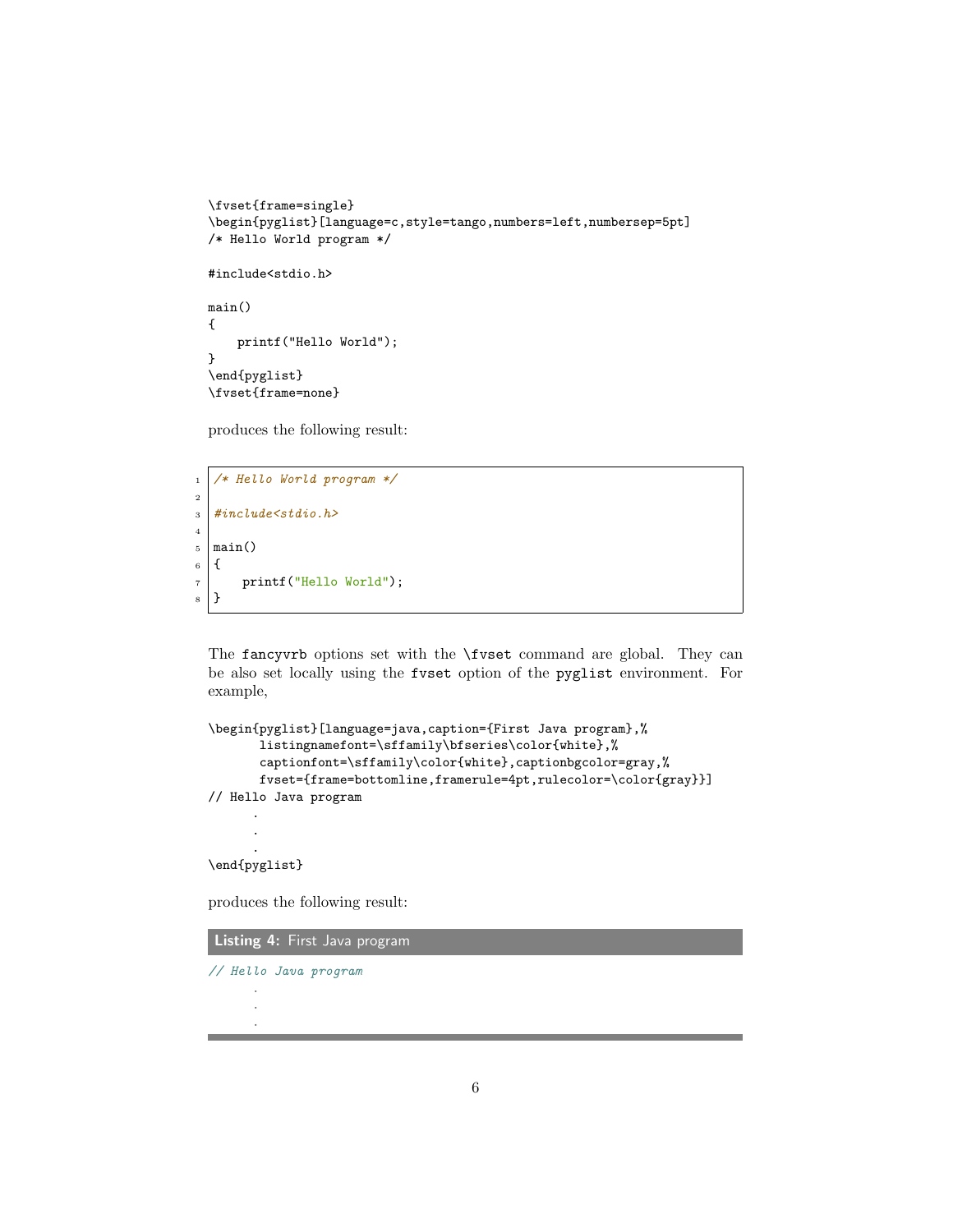## <span id="page-6-0"></span>**6 Options**

The following is a full list of available options for the pyglist environment.

- abovecaptionskip (dimension) White space length above caption of the listing (default: \bigskipamount).
- belowcaptionskip (dimension) White space length below caption of the listing (default: 0pt).
- bgcolor (color name) Background color of the listing (default: white).
- caption (string) Caption text of the listing (default: *none*).
- captionbgcolor (color name) Background color of the caption text and label of the listing (default: *none*).
- captionfont (font spec) Font (and possibly other) specifications prepended to the caption text of the listing (default: {}).
- encoding (string) Encoding of intermediate input and output files with syntax markup used by Pygments (default: latin1). For more information, please refer to the Pygments documentation.
- fontsize (font size) Font size to use for the listing (default: auto— the same as the current font).
- fvset (options) The fancyvrb package options to use locally for the listing (default: *none*). For more information, please refer to the **fancyvrb** documentation.
- gobble (integer) Removes the first *n* characters from each input line of the source code (default: 0).
- language (string) Language of the source code whose syntax is to be highlighted by Pygments (default: text). For more information, please refer to the Pygments documentation.
- label (string) Label that makes the listing referable via \ref{label} (default: *none*).
- listingname (string) Caption label to use as a prefix to the caption text of the listing (default: Listing).
- listingnamefont (font spec) Font (and possibly other) specifications prepended to the caption label of the listing (default: {}).
- mathescape (boolean) Enables L<sup>AT</sup>FX math mode inside comments (default: false).
- numbers (none*|*left*|*right) Numbering of the listing lines (default: *none*).
- numbersep (dimension) Gap between numbers and start of the listing lines (default: 12pt).